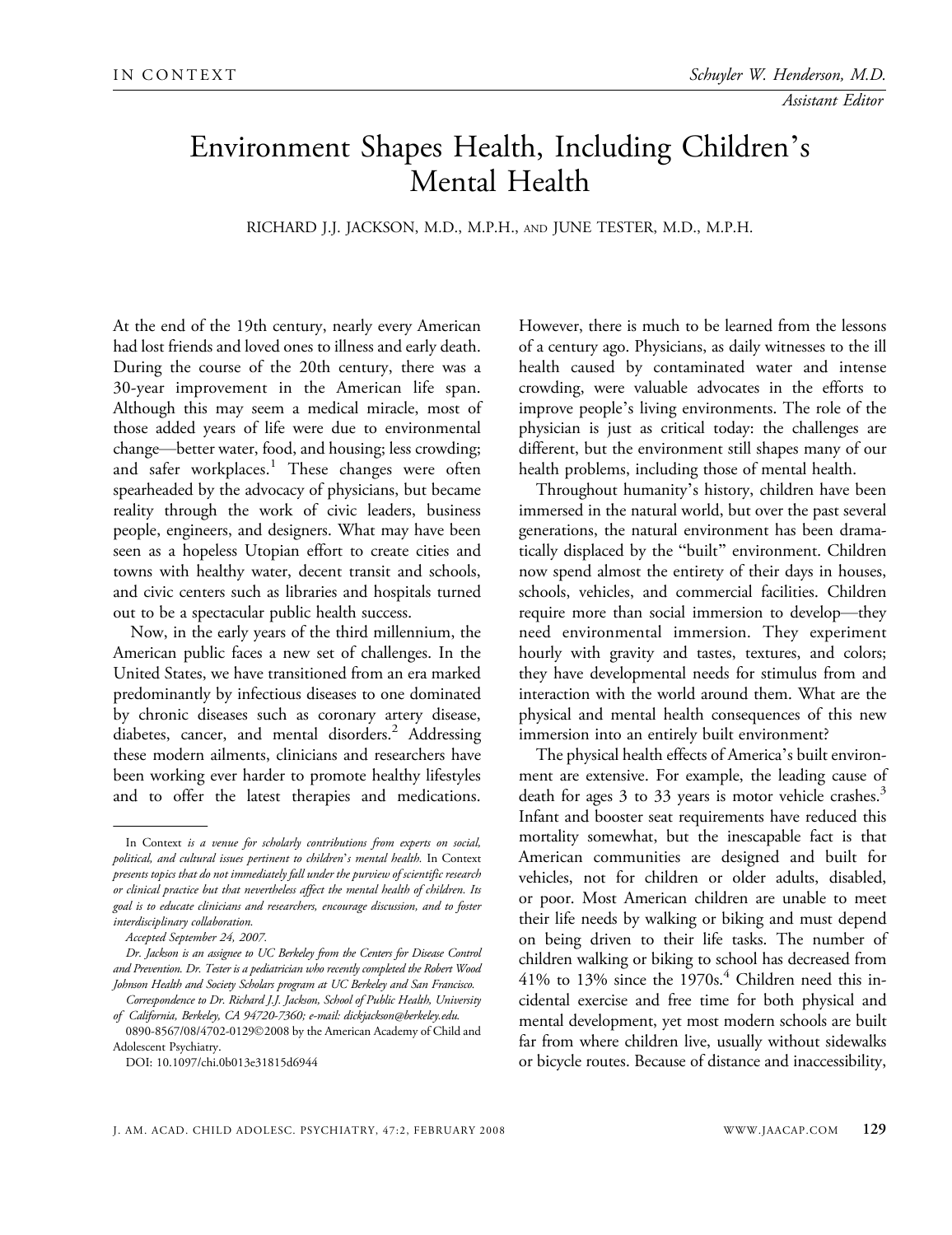many children must take the bus home and cannot stay for after-school athletics or clubs. It is not surprising that a 13-year-old girl is 16 pounds heavier today than 30 years ago<sup>5</sup> and that only one of four fifth graders can pass all levels of a fitness test that includes run-walking 1 mile.<sup>6</sup> Many new subdivisions in America have no footor bike-accessible parks or civic buildings, including schools and libraries. In most new subdivisions, a child cannot get together with a playmate without the help of a car and driver (often a harried parent who struggles with long commutes of her or his own). Our neighborhoods are built to speed cars, not to grow children and families.

For mental and developmental well-being and enjoyment of life, a child requires increasing mastery of physical and social challenges. The removal of autonomous space, where a child has the latitude and time to explore and play, affects children's fitness. Could it be affecting children's mental and social resilience as well? Consider how the built environment contributes to how American children experience a typical day: after a heavily sugared cereal at breakfast, given by parents themselves about to commute, they are strapped in a car or hauled by bus to a large school where they sit at a desk for long periods, have limited recess and playtime (many schools have reduced or even eliminated their physical education programs), eat a school lunch in a makeshift cafeteria, and then have more desk time in a schoolroom, before they are back in the vehicle and then into a room at home for computers and video games. They experience a series of days with no outdoor neighborhood play; they are isolated from their neighborhoods and from the public space around them. The buildings they live in and the vehicles they are transported in-however well they are decoratedare designed for efficiency, for enclosure, and for safety (from threats that are largely part of the built environment: traffic on roads, for example).

Ask parents why their children do not walk to school. You will hear about distance and traffic, heavy books, and bad weather, but the final answer is commonly: child molesters. "Stranger danger" is an anxiety deeply imbedded in today's America, even though the actual data do not substantiate any increase in rates. News reports, especially television news, make us feel that the safest place for children is within the walls of their own home.<sup>7</sup> The lack of shared spaces and the adult preference for isolation in vehicles lead to fewer face-to-face interactions with others and a decreased

familiarity with the neighborhood. Not knowing the neighbors, having no "eyes on the street," and a lost sense of community amplifies the loneliness, increases anxiety, and affects personal and social well-being.

Alienation from public spaces is not the only cause for concern. Ask any member of the baby boom generation what their after school hours or Saturdays were like, and they invariably answer: "I went out pretty much wherever I wanted and just had to be home in time for dinner." Were you bored? "Never, although I am glad my parents didn't know all the stuff I was up to." Ask a modern American suburban child the same question: What is it like where you live? "Boring!" Although the research is limited, there are correlations between boredom and attention-deficit/hyperactivity disorder<sup>8</sup> and boredom may be one contributing factor to substance abuse.<sup>9</sup>

Researchers are increasingly interested in geneenvironment interactions and specifically in making sense of the contribution of "environment" to health.<sup>10</sup> Recognizing the sheer breadth of the term "environment" and considering the effects of the built environment on our phenotypes are two significant challenges to current research in this area. This is particularly important for children because we cannot assume that the environment affects children in the same way that it affects adults.

Meeting the developmental needs of children would require a shift in priorities and would demand that we rethink how we direct our research and investments. The effects of the built environment on physical health, ranging from lack of fitness and obesity to asthma and lead toxicity, are increasingly recognized and documented. There is a similar need for research into the effects of the physical environment on children's mental health as well.

Pediatricians and psychiatrists daily see children and families confronting mental disorders. These children are often directed into the health care system and their problems dealt with the tools we have: clinical interventions such as therapy and medications. Our clinical "one-at-a-time" approach to these children is challenging and time-consuming and not infrequently discouraging. Perhaps the limitation is not our skills, but rather our focus: we are trying to return the most affected tail of a population distribution to the mean, rather than recognizing that the entire population needs to move toward mental well-being bringing along the